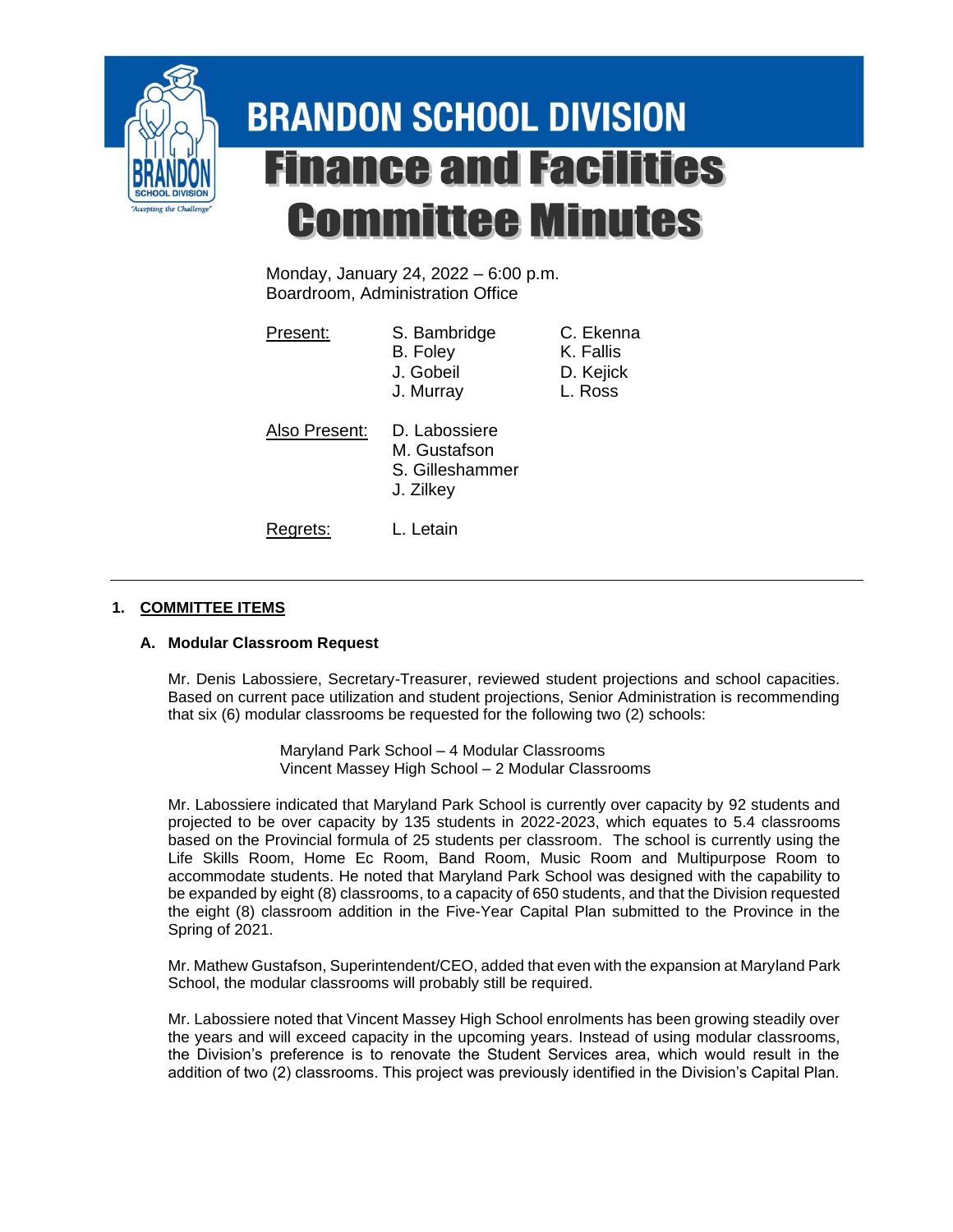Both the expansion at Maryland Park School and the renovations at Vincent Massey High School have been included as priority items in the Division's 2022/23 to 2026/27 Five-Year Capital Plan request to the Province.

Trustees asked questions for clarification and agreed to the recommendation as presented.

#### **Recommendation:**

That the Brandon School Division request six (6) modular classroom units for the 2022-2023 school year from the Department of Central Services.

### **B. Land Use Agreement – Hummingbird Gardens**

Mr. Denis Labossiere, Secretary-Treasurer, spoke to this item, noting that the current three (3) year agreement with Healthy Brandon – Prairie Mountain Health, for community garden use, expires in March 2022 and the recommendation is to renew the agreement. He advised the Committee that the 2021 taxes for the property were \$26,688.

The Committee agreed to the recommendation as presented.

#### **Recommendation:**

That a three (3) year land use agreement for community garden use of the property located at 5 Hummingbird Lane be approved effective April 1, 2022.

### **C. Crocus Plains Regional Secondary School Roof Replacement – Phase 1**

The Secretary-Treasurer advised that this project remains under review and is being deferred to a future Finance and Facilities Committee meeting. Trustees asked questions for clarification.

Respectfully submitted,

K. Fallis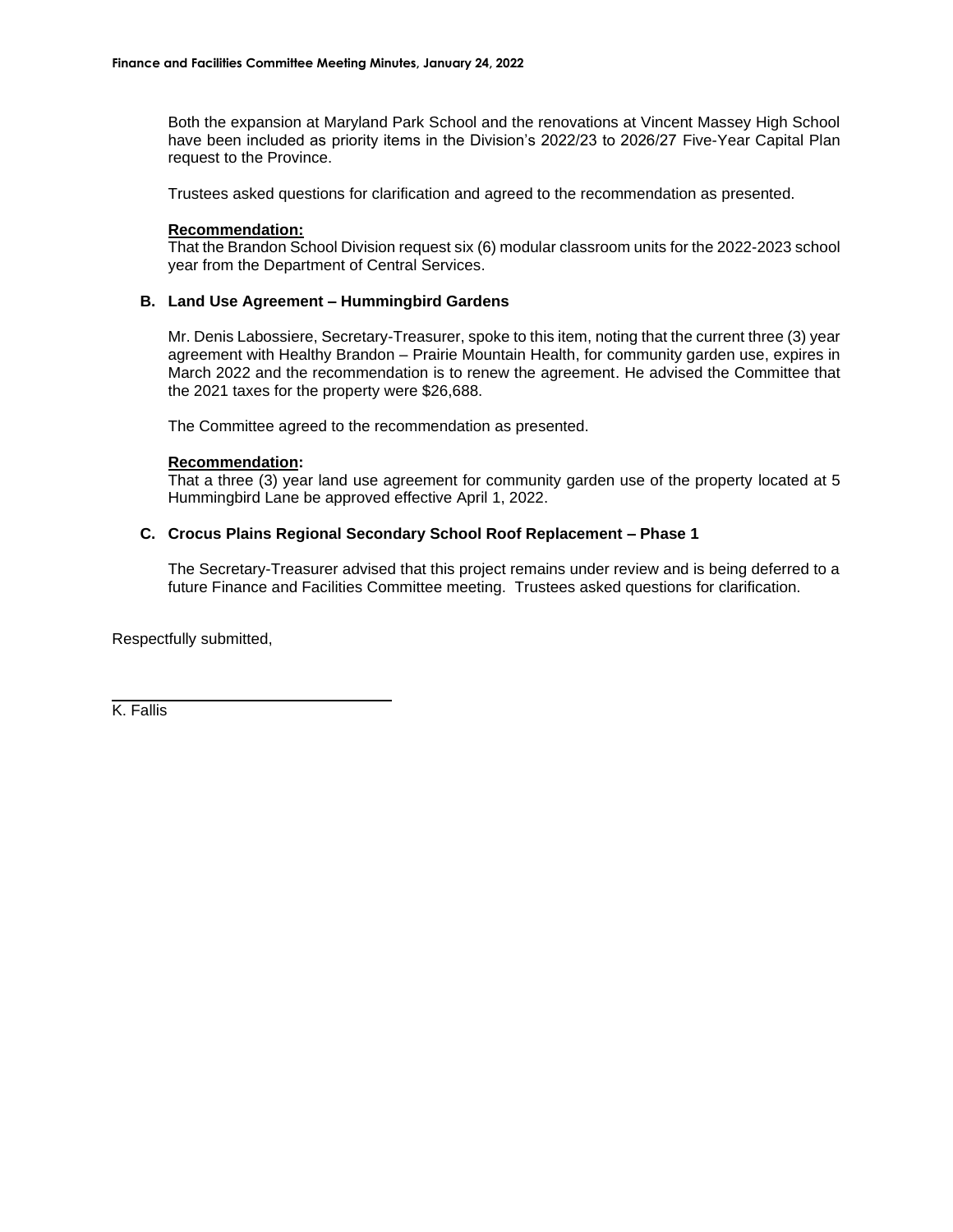## **SAFETY COMMITTEE MINUTE FORM**

See instructions on back of form

| <b>BRANDON SCHOOL DIVISION</b><br>$1031 - 6th$ Street<br>Brandon, MB R7A 4K5<br>Phone: (204) 729-3100<br>Fax: (204) 727-2217<br><b>Central Committee</b><br>Meeting date: | <b>Employer Members</b><br>Kim Fallis<br>Eva Eberts<br>Caroline Cramer<br>Jon Zilkey                                                                       | Occupation<br>Trustee<br>School Administrator<br><b>Manager of Facilities</b><br><b>Assistant Superintendent</b> | Present<br>х<br>x<br>X | Absent<br>х        |
|---------------------------------------------------------------------------------------------------------------------------------------------------------------------------|------------------------------------------------------------------------------------------------------------------------------------------------------------|------------------------------------------------------------------------------------------------------------------|------------------------|--------------------|
| Date of next meeting: January 24, 2022<br>Number of employees at Workplaces: 700+<br>Recording Secretary: Tabatha Cook                                                    | <b>Worker Members</b><br>Jamie Rose<br>Danae Heaman<br><b>Richard Derewianchuk</b><br>Eunice Hurd<br>Julie Braaksma<br>Mike Fontaine<br><b>Tyler Woods</b> | <b>CUPE President</b><br><b>Educational Assistant</b><br>Teacher<br>Teacher<br>Teacher<br>Mechanic<br>Teacher    | X<br>X<br>X<br>X       | X<br>X<br>$\times$ |
|                                                                                                                                                                           | <b>Guests</b><br>Chuks Osakwe, WPS&H Officer<br>Tabatha Cook, HR Officer<br>Cale Dunbar, BTA President                                                     | Ex-officio                                                                                                       | X<br>X<br>X            |                    |

| Date of Origin  |                                                                                  | <b>Concern or Problem</b><br>(see reverse for completion instructions) | Recommendation or Action to be taken                                                                                                                                                                          | <b>Action By</b><br>(who & when)            |
|-----------------|----------------------------------------------------------------------------------|------------------------------------------------------------------------|---------------------------------------------------------------------------------------------------------------------------------------------------------------------------------------------------------------|---------------------------------------------|
| Jan 24,<br>2022 |                                                                                  | Minutes from last meeting Approved by Eva and<br>seconded by Richard   |                                                                                                                                                                                                               |                                             |
| Jan 24,<br>2022 | Agenda approved by Jamie and seconded by Julie                                   |                                                                        |                                                                                                                                                                                                               |                                             |
| Jan 24,<br>2022 | Violent Incident Report- Can it be made electronic<br>to streamline the process. |                                                                        | Jon Zilkey will look into the progress.                                                                                                                                                                       | J. Zilkey<br>Jan 24,<br>2022 In<br>Progress |
| Jan 24,<br>2022 |                                                                                  | Safe Work Procedure: Vaccination of Students                           | Jon Zilkey contacted Prairie Mountain Health and<br>students are ok to return to the classroom while<br>nurse is still in the building. Will provide list of<br>students to all teachers.                     | J. Zilkey Jan<br>24, 2022<br>Complete       |
| Jan 24,<br>2022 |                                                                                  | <b>School Inspection Reports</b>                                       | C. Osakwe presented the reports to the committee                                                                                                                                                              | C. Oaskwe<br>Jan 24,<br>2022<br>Complete    |
| Jan 24,<br>2022 |                                                                                  | Incident/Violent Report                                                | C. Osakwe presented the reports to the committee                                                                                                                                                              | C. Oaskwe<br>Jan 24,<br>2022<br>Complete    |
| Jan 24,<br>2022 |                                                                                  | Concern of Mice in the Schools                                         | There was an SWP created for Mice clean up. The<br>mice clean up is to be completed by Maintenance<br>and Custodial. Look at doing a monthly inspection<br>again instead of reacting once there is a problem. | J. Zilkey<br>Jan 24,<br>2022 in<br>Progress |
| Jan 24,<br>2022 | Eva                                                                              | Motion to adjourn meeting- Jamie and seconded by                       |                                                                                                                                                                                                               |                                             |
|                 |                                                                                  |                                                                        |                                                                                                                                                                                                               |                                             |
|                 |                                                                                  |                                                                        |                                                                                                                                                                                                               |                                             |

## **Other Business:**

**Co-Chairpersons' Signatures Please indicate by (X) in the brackets below who chaired this meeting.**

**BOTH** management and worker co-chairs must sign each page of the minutes when they agree that the minutes are complete and accurate.

**If** one, or both co-chairs do not agree with the minute record, please attach concerns on a separate page.

### **In my opinion, the above is an accurate record of this meeting.**

( ) Print name of Employer Co-Chair \_\_\_\_\_\_\_\_\_\_\_\_\_\_\_\_\_\_\_\_\_\_\_\_\_\_ ( ) Print Name of Worker Co-Chair \_\_\_\_\_\_\_\_\_\_\_\_\_\_\_\_\_\_\_\_\_\_\_\_\_\_\_\_\_\_\_\_\_\_\_

**Signature**\_\_\_\_\_\_\_\_\_\_\_\_\_\_\_\_\_\_\_\_\_\_\_\_\_\_\_\_\_\_\_\_\_\_\_\_\_\_\_\_\_\_\_\_\_\_\_**Signature** \_\_\_\_\_\_\_\_\_\_\_\_\_\_\_\_\_\_\_\_\_\_\_\_\_\_\_\_\_\_\_\_\_\_\_\_\_\_\_\_\_\_\_\_\_\_\_\_\_\_\_\_\_\_